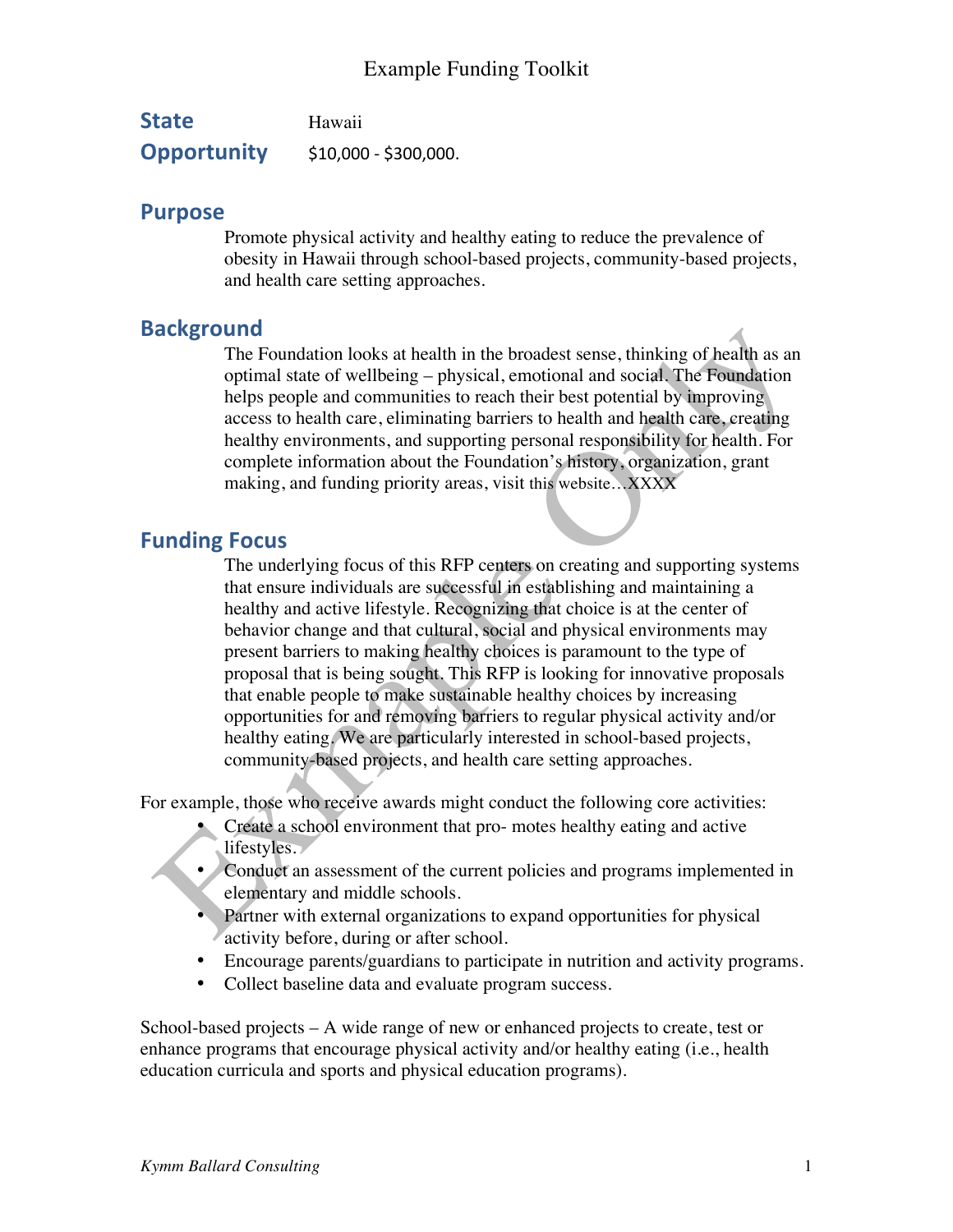### **School and/or community:**

- Modify school curricula and policies to increase the amount of time students spend in moderate to vigorous activity while in physical education class.
- Encourage individuals and organizations to work together to identify and cre-ate safe walking and bicycle routes to school.
- Promote collaboration between physical education and classroom teachers.
- Provide extracurricular physical activity projects.
- Coordinate physical activities with community agencies.
- Encourage and enable parental involvement in physical activity.
- Provide physical and social environments that encourage and enable physical activity.

Community-based projects – Projects that focus on improving or creating policies that promote physical activity and/or healthy eating (i.e., access to healthy foods and safe opportunities for physical activities).

#### **Who can apply**

The following organizations are eligible for funding under this RFP:

- Organizations that demonstrate a tax-exempt status under Section  $501(c)(3)$  of the Internal Revenue Service Code.
- Organizations recognized as an instrument of state or local government.
- Eligibility note: Other Hawaii-based organizations/corporations that can demonstrate that the project for which they are requesting funding is for charitable purposes may be eligible. For more information, please contact the HMSA Foundation prior to submitting a proposal.

#### **V. HOW TO APPLY**

Applicants are encouraged to submit a one-page letter of intent for initial review to help determine if a more detailed proposal is war- ranted. This one page letter will also help the HMSA Foundation provide technical assistance in the application process. We may be able to provide valuable feedback on the project before the complete proposal is written.

#### **Proposal Format**

Please help us process your response to this RFP by adhering to the following format order and guidelines. A proposal checklist is provided to help you ensure your proposal is complete.

**1. Cover Page** – Complete the proposal cover page form and ensure that all requested information is provided. (DO NOT exceed this one-page format.)

**2. Proposal Narrative** – The following components should be included in this order: • Organizational Background – Briefly describe the history and current activities of your organization, including your mission, founding date, major programs, and links with other organization

#### **TIMELINE**

| Received or postmarked<br>by: | <b>Reviewed in:</b> |
|-------------------------------|---------------------|
| Jan. 1                        | March               |
| April 1                       | June                |